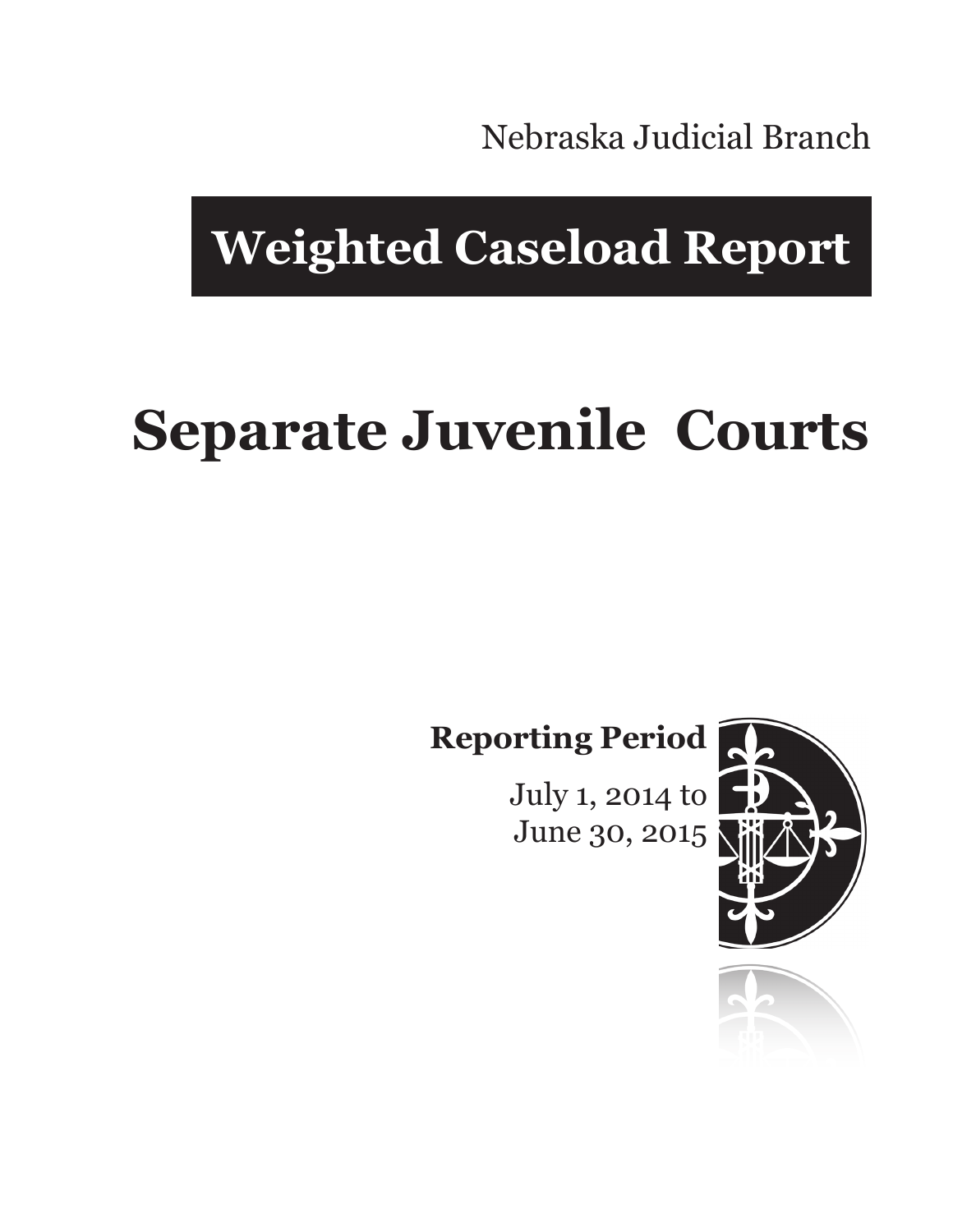### Nebraska Separate Juvenile Courts Weighted Caseload Report

#### **July 1, 2014 — June 30, 2015**

This Weighted Separate Juvenile Court Caseload Report contains caseload statistics for Nebraska's three separate Juvenile Courts. The judiciary of Nebraska currently assesses the need for judicial positions using a disposition-based, weighted caseload method. Weighted caseload systems provide objective, standardized determinations of resource needs.

*No quantitative judgeship assessment method, including a weighted caseload system will determine the exact number of judges required within a judicial district. But quantitative methods, such as weighted caseload can approximate the need for judgeships and provide a point of reference or standard for comparing relative need among judicial districts. Other measures, both qualitative and quantitative, may be used in conjunction with the weighted caseload standard calculation to support the assessment of judicial need. In particular, should the standard calculation show the need for a fractional judge (less than the full-time equivalent), additional assessments as to the relative workload per judge within a district and travel per judge may be useful. Also, other useful measures may include analyses of budget constraints, population trends, and other factors that may differentially affect the need for judges across districts.*

**Mission of the Nebraska Administrative Office of the Courts:**

Under the direction of the Nebraska Supreme Court, the Administrative Office of the Courts' mission is to ensure the public has equal access to justice, using leadership, education, technology, and administrative services to implement consistent, efficient, and effective court practices.



**Corey R. Steel | Nebraska State Court Administrator Nebraska Supreme Court**

Rm. 1213 State Capitol | P.O. Box 98910 | Lincoln, NE 68509 T 402.471.3730 | F 402.471.2197 www.supremecourt.ne.gov